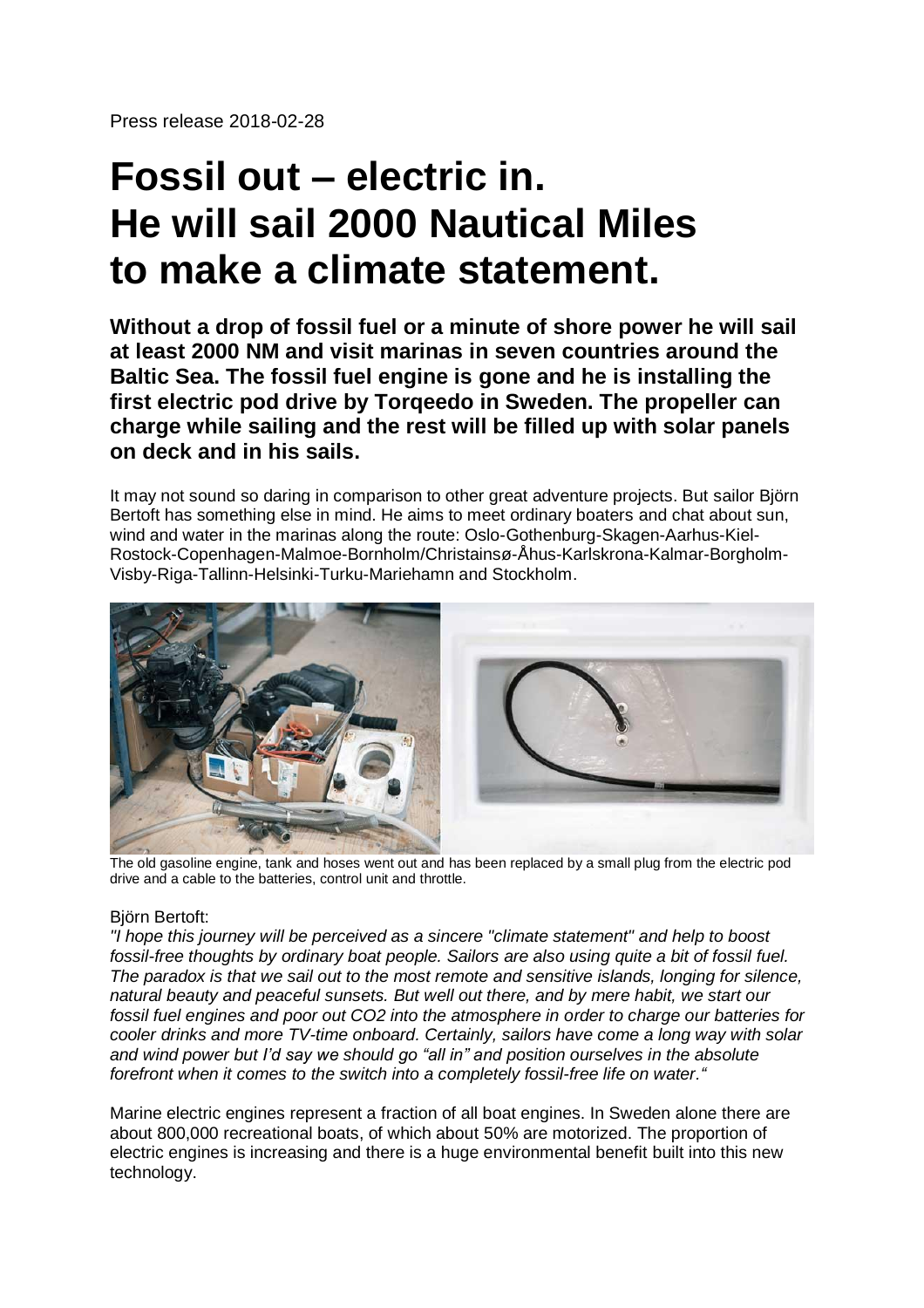The new electric pod drive has been developed by German manufacturer Torqeedo, who for several years produced electric power outboard engines. Now they are targeting the more or less completely dominant fossil fuel-based inboard market.

Apart from being able to charge the batteries with the propeller while sailing, Björn got rid of the heavy engine, the tank, the lead batteries, all hoses, tubes and holes through the hull and deck. With them, the noise, the smell, the emission, the risk of leakage and the cost of fuel also disappeared. Instead, he installed an electric Cruise Pod 4.0 where the previous drive was placed. Now there is only a small plug sticking up, with a cable connected to the engine's control unit, throttle and the two Lithium batteries. His sailboat, a Smaragd, is 34 feet with a displacement of 3.3 tons. For boats less than 3 tons, it is enough with the smaller model Cruise 2.0 and one Lithium battery.



The electric engine is placed inside the pod drive and the folding propeller can also be used to charge the batteries when sailing. To the left: Björn Bertoft with Niclas Lindell at the ship yard in Lidköping, Sweden.

#### Björn continues:

*"Tesla have kicked around in the car industry on land quite a bit, forcing the fossil fuel car industry to admit that they not only can – but suddenly also want to – produce durable electrical vehicles with long ranges. I am happy to support Torqeedo create the same tumbling development on water. Every installed electric drive in a boat is a victory for all of us – it is simply smart, sustainable and nice."*

#### Lasse Johansson, Business Unit Manager at KGK Motor AB / Torqeedo:

*"We think this is a honorable initiative and look upon the project as a win far beyond the fact that we are agents in Sweden for a new type of marine electric engines. There is good development both in marine electric engines and traditional compression engines and of course we follow the development very carefully in both the electric and non-fossil fuel sectors. Björn is a true sailor and an early electric enthusiast, so we support his ambitions and look forward to that our dealers and curious boat owners along the trip gets a chance to look into a boat that sails completely fossil fuel-free already this summer."*

#### **KGK/Torqeedo**

Caroline Lundgren, Marketing Director [Caroline.lundgren@kgk.se](mailto:Caroline.lundgren@kgk.se) | Mobile: + 46 70 696 33 42 [www.kgk.se/en/](http://www.kgk.se/en/)

### **100% Sun Wind Water**

Björn Bertoft, skipper [bjorn@bertoft.com](mailto:bjorn@bertoft.com) |. Mobile: +46 70 0058 660 [www.100sunwindwater](http://www.100sunwindwater.com/).com